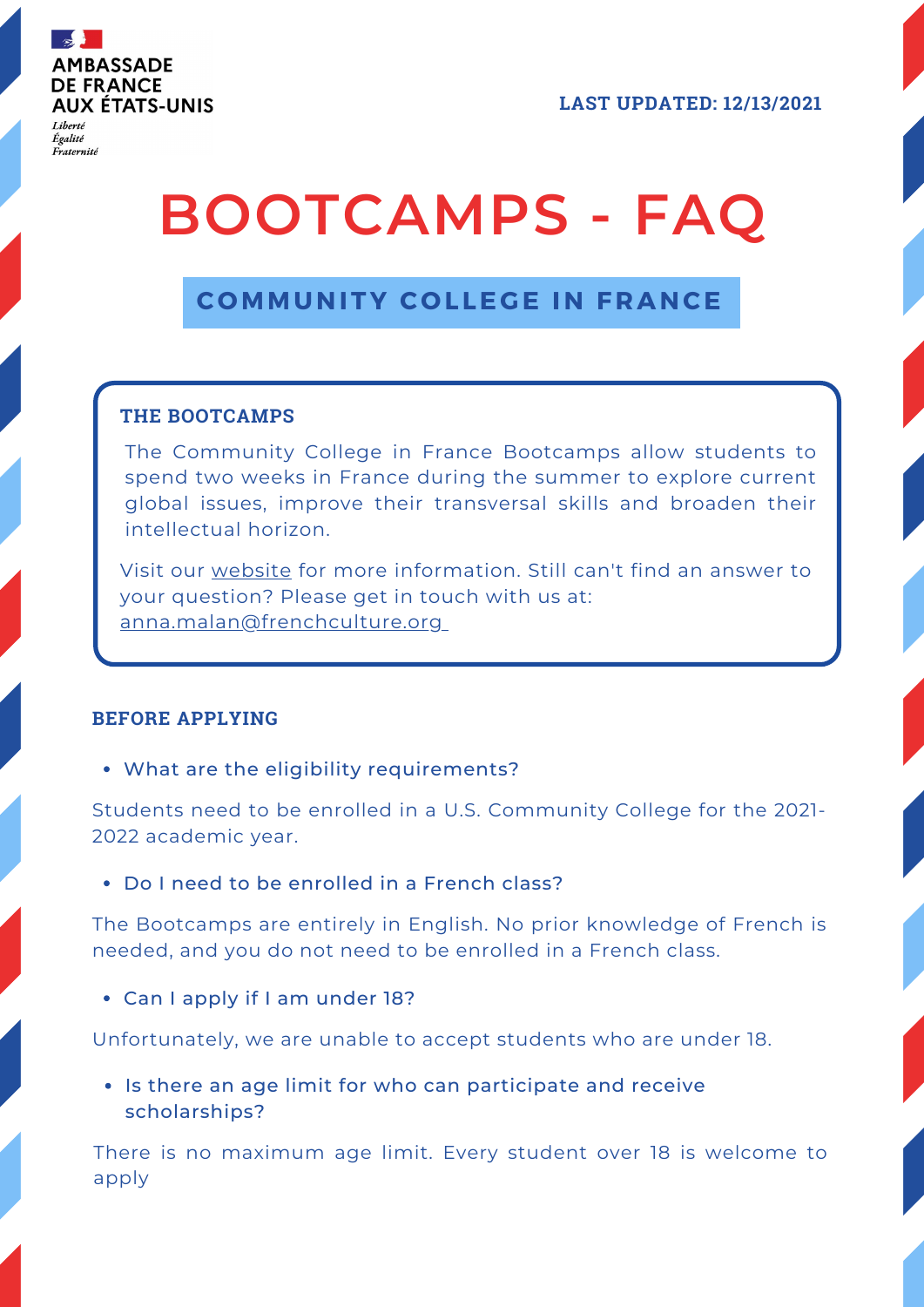

# Can a student who will be graduating in May participate?

Yes, students can participate in the Bootcamps as long as they are enrolled in a Community College for the 2021-2022 academic year.

#### • If I have a disability, how will I let you know?

If you have a disability, you will be able to let us know when you fill out our online application form. If you have any concerns regarding accessibility or your specific needs, we encourage you to contact us in advance so that we can make the necessary adjustments.

#### Can my family accompany me during the program?

We do not recommend having family accompanying you as this is an academic program. This is an all-inclusive experience: accommodation, meals, and cultural visits are included in the fees and organized by the host institution. You will have activities programmed every day and the goal of this program is for participants to meet other students and expand their network. In addition, please note that we would not cover any additional costs if your family were to come with you. They would not be accommodated by the host institution.

#### Do you run Bootcamps at other times of the year?

No, unfortunately, these programs only run during the summer.

# **APPLICATION PROCESS AND SELECTION CRITERIA**

What is the application deadline?

The application deadline is February 15th, 12pm EST.

What documents do I need to submit with my application?

As part of your online application form, please upload your most recent academic transcript.

Do I need to send an official transcript of records?

We accept unofficial transcripts.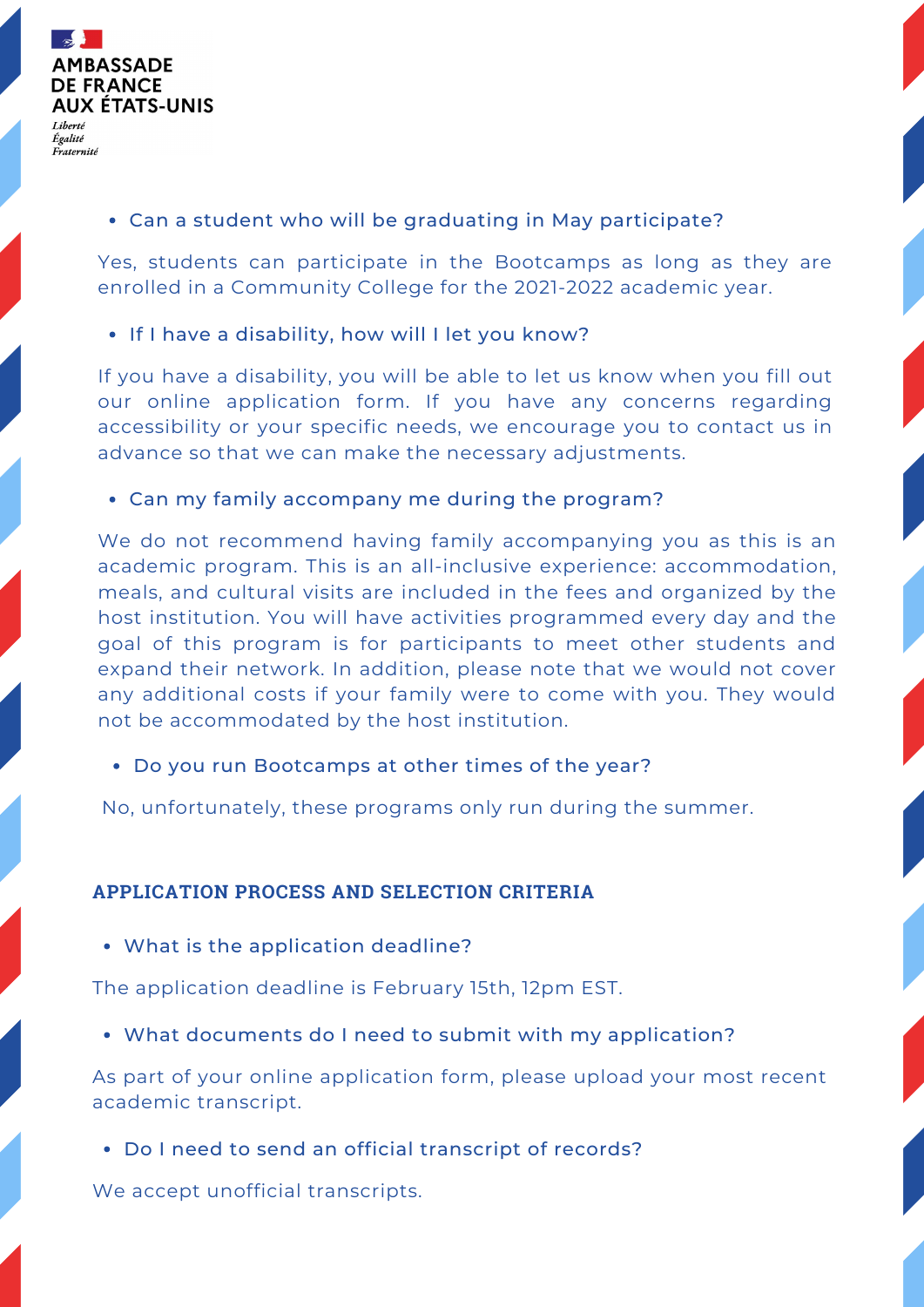

#### What is the nomination process?

To be nominated for the Bootcamps, please contact the study abroad coordinator for global engagement or a teacher at your Community College, letting them know that you would like to participate in this program. They will then need to send an email to [anna.malan@frenchculture.org](mailto:anna.malan@frenchculture.org), with your full name, to confirm that your enrollment at the community college and that they are aware of your application to the Bootcamps. The email needs to be sent before the application deadline.

# • Is there a limit to the number of students who can be nominated?

No, there is no limit to the number of students who can be nominated by a community college, although we wouldn't recommend more than 10 students.

# What are the selection criteria for the program?

Our selection is based on each applicant's individual application and whether the student demonstrates motivation and interest in participating in the program. We are also interested in how the Bootcamps you choose are relevant to your academic and/or professional aspirations. Application submissions are reviewed holistically, taking every section of the application into consideration. Please submit well-written responses to the application questions.

#### What are the selection criteria for the grant?

As part of our continuing commitment to widening participation in study abroad, priority will be given to underserved and underrepresented students. The grant offered by the Embassy is needbased and merit-based. We will also look at the selection criteria listed above.

# Can I apply to multiple Bootcamps?

When filling out the application form, you will be asked to choose a first choice and a second choice. We will try our best to accommodate your first choice.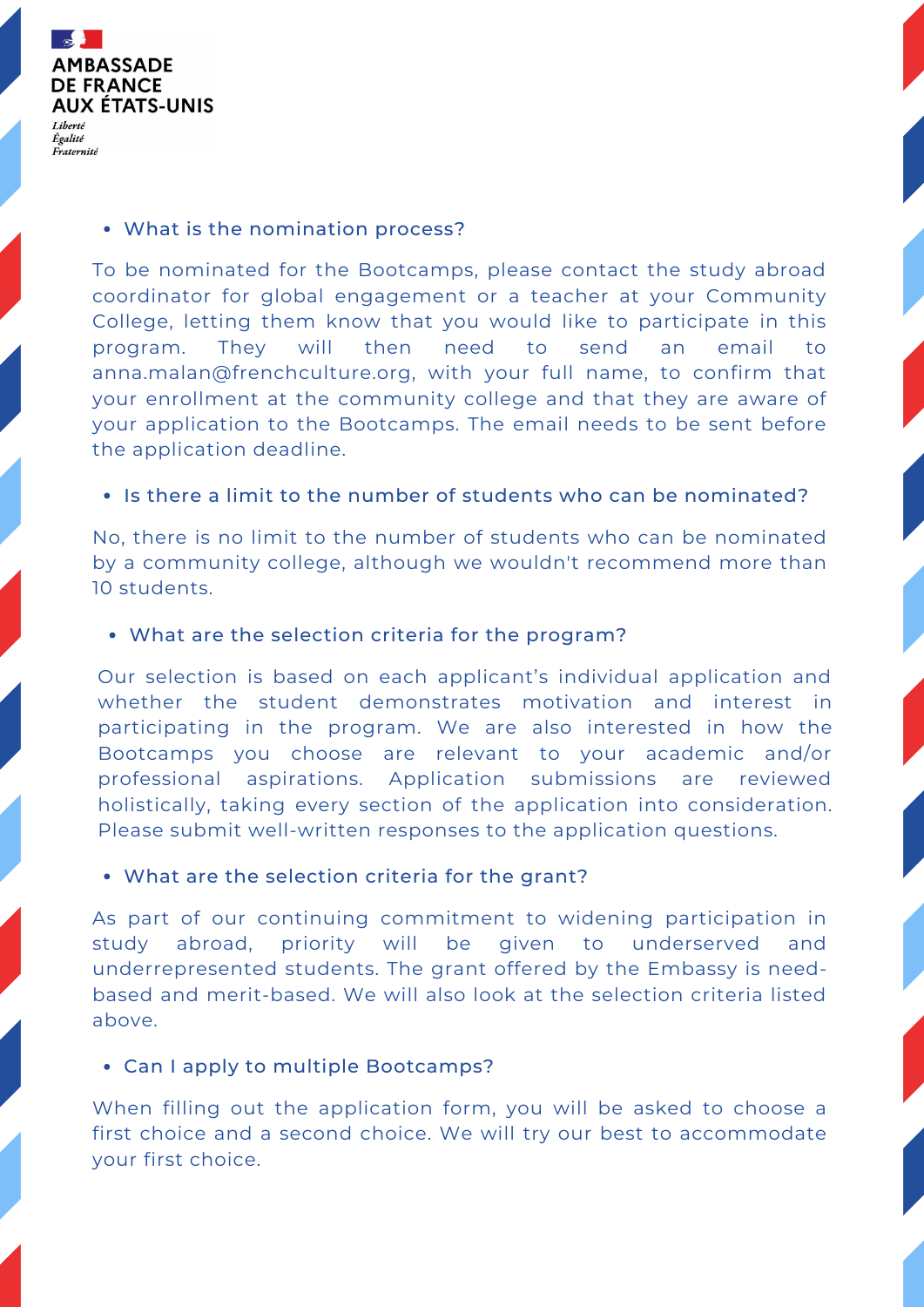

#### Can I participate in more than one Bootcamp?

We do not recommend participating in more than one Bootcamp. They do not run sequentially, and the dates might overlap. We cannot accommodate students outside of the program dates.

#### Do I need a passport to participate in the Bootcamps?

Yes, you will need a valid passport issued within the past 10 years and valid for at least 3 months after the intended departure date. If you do not have a passport, you can still submit an application. However, please apply for a passport as of now, as it can take up to 11 weeks to obtain one. Please note that the French Embassy cannot help you obtain a passport in the U.S. The [information](https://travel.state.gov/content/travel/en/passports/how-apply.html) provided by the state department should be helpful. Your Community College and their office for global engagement (or similar) might be able to assist you.

#### **AFTER SUBMITTING YOUR APPLICATION**

• How will I know if my application has been received?

You will receive an automatic email confirming receipt of your application.

When will I know if I have been accepted? How will I be notified?

We will notify you via email as soon as a decision has been reached. The jury will be held in March. Make sure you give us your correct email address!

What is included in the program fees?

This is an all-inclusive program. The fees include: housing, pick up at the airport, 3 meals a day, cultural visits and local transportation. You will have to pay for airfare to and from France.

• How much does the scholarship cover?

The total program cost is \$2400. If you are selected for a scholarship, the French Embassy will cover \$1400, to lower the participation cost to \$1000.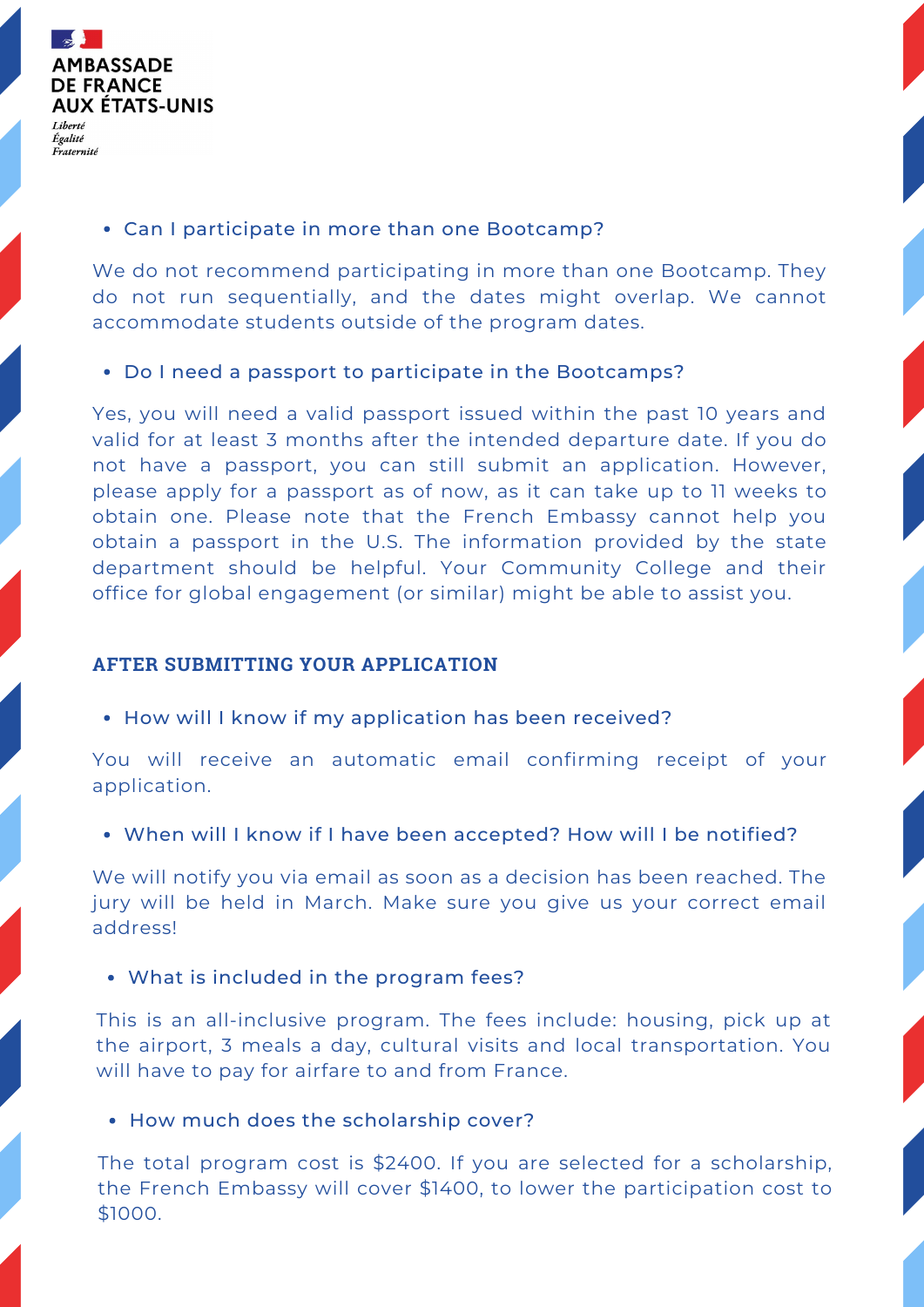

#### When will I have to pay my fees?

Program fees should be paid before April 15, 2022. Your place in the program is only guaranteed once we receive full payment.

#### • How do I pay the program fees?

If you are selected for one of the Bootcamps, we will send you a link to a secured online platform where you will be able to pay your fees using a credit or debit card.

#### Can I get a refund after I paid my fees?

If you pay your fees and choose to withdraw from the program BEFORE April 15, we will refund 100% of your program fees. We will not be able to process refunds after this date. It is recommended to purchase insurance that would help you recover the program costs and airfare if you have to cancel.

#### Do I need a visa to study in France?

All US citizens can spend 90 days in Europe, including France, without applying for a visa. For other nationalities, rules can be different, and we will advise you individually.

# **COVID-19**

#### Do you require vaccination to participate in the program?

We do not require vaccination to participate in the program. However, given current health regulations, it is highly recommended that students are fully vaccinated before going to France. Non-vaccinated students might be required to test very frequently at their own cost to access the program's venues.

#### Do I need to have an insurance?

Every student will need to buy a travel health insurance that includes repatriation for the duration of their stay in France. We also recommend students to buy a trip cancellation insurance.